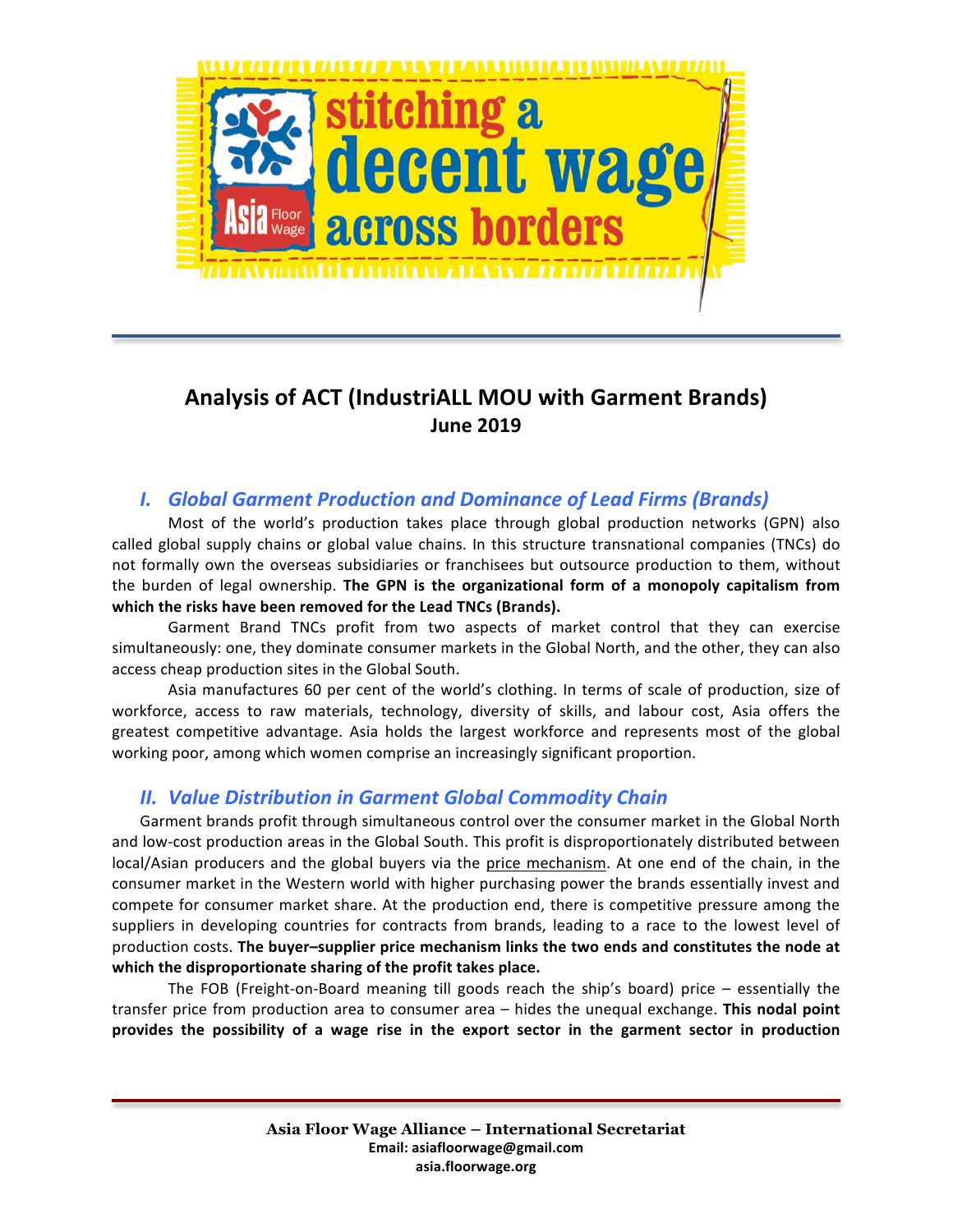countries. Therefore, in any bargaining by workers to raise wages to a living wage level, FOB price has to be brought into the ambit of the collective bargaining process.

### *III. National Wage Setting & Living Wage in Production Countries in Asia*

Minimum wages or wages set by national governments in the Asian region operate within a **comparative and competitive regional framework**. Since wages are deciding factors in whether a country gets sourcing contracts from brands, the industry and governments monitor the wages in competing countries carefully keeping in mind the risk of brands relocating their orders. The threat of relocation of capital or sourcing that the workers face, when unionizing, is with regard to the regional labour market and in the context of regional competition for sourcing contracts. For unions, this threat is the principle impediment for Freedom of Association and Collective Bargaining.

Given the context of relocation danger, unions' struggles for higher wages, and governments' imperatives, the national wage setting in garment industry has reached a ceiling. Experiences over decades of struggle show that national minimum wages address poverty levels; but are not able to address living wage due to the regional competitive framework brought about by global production. On an average, living wage benchmarks such as the Asia Floor Wage are three times the minimum wages.

# *IV. Analysis of ACT*<sup>1</sup>

Given the above analysis, AFWA's position regarding living wage for garment workers is that it has to be negotiated extra-nationally within a regional bargaining framework in order to offset intra-regional competition in a global supply chain framework. AFWA's analysis is that the difference between statutory minimum wages (national) and living wages (defined regionally) must be paid by brands. Brands have the economic power and they set prices (FOB price) too low for supplier factories and for living wages; they need to fix this imbalance and level the playing field. The AFW is formulated based on the paying capacity of the global industry (namely, the global brands) whereas, national wage definitions arise from an analysis of prevailing wages within the country.

#### **a) Broader Context of Labour Relations**

The ACT (Action Collaboration Transformation) Memorandum of Understanding (MoU) "aims at creating a cooperation...in order to achieve living wages for workers in the global textile and garment industry supply chains through mature industrial relations, freedom of association and collective bargaining."<sup>2</sup> Asia Floor Wage Alliance (AFWA) is in agreement that the goal of living wages is inseparable from "mature industrial relations, freedom of association and collective bargaining."

#### **b) Definition of Living Wage**

ACT is premised on the belief that there is no consensus on living wage. In the last ten years we have witnessed multiple studies and formulations of living wage benchmarks by credible scholars and movements. The AFW is one such benchmark that has been built through trade union consensus and has now become established globally as one of the industrial benchmarks. **ACT could choose even the** lowest one of the existing benchmarks to start with; it prefers to ignore all.

The problem however is deeper.

ACT is based on the premise that living wage can only come about through *"continuous wage* growth" at a national level which is essentially benchmarked to the minimum wage in a

<sup>&</sup>lt;sup>1</sup> https://actonlivingwages.com/wp-content/uploads/2018/11/ACT\_COMMS\_Factsheet\_11-2018-WEB.pdf <sup>2</sup> "Memorandum of understanding between ACT Corporate Signatories and IndustriALL Global Union on establishing within global supply chains freedom of association, collective bargaining and living wages", March 5<sup>th</sup> 2015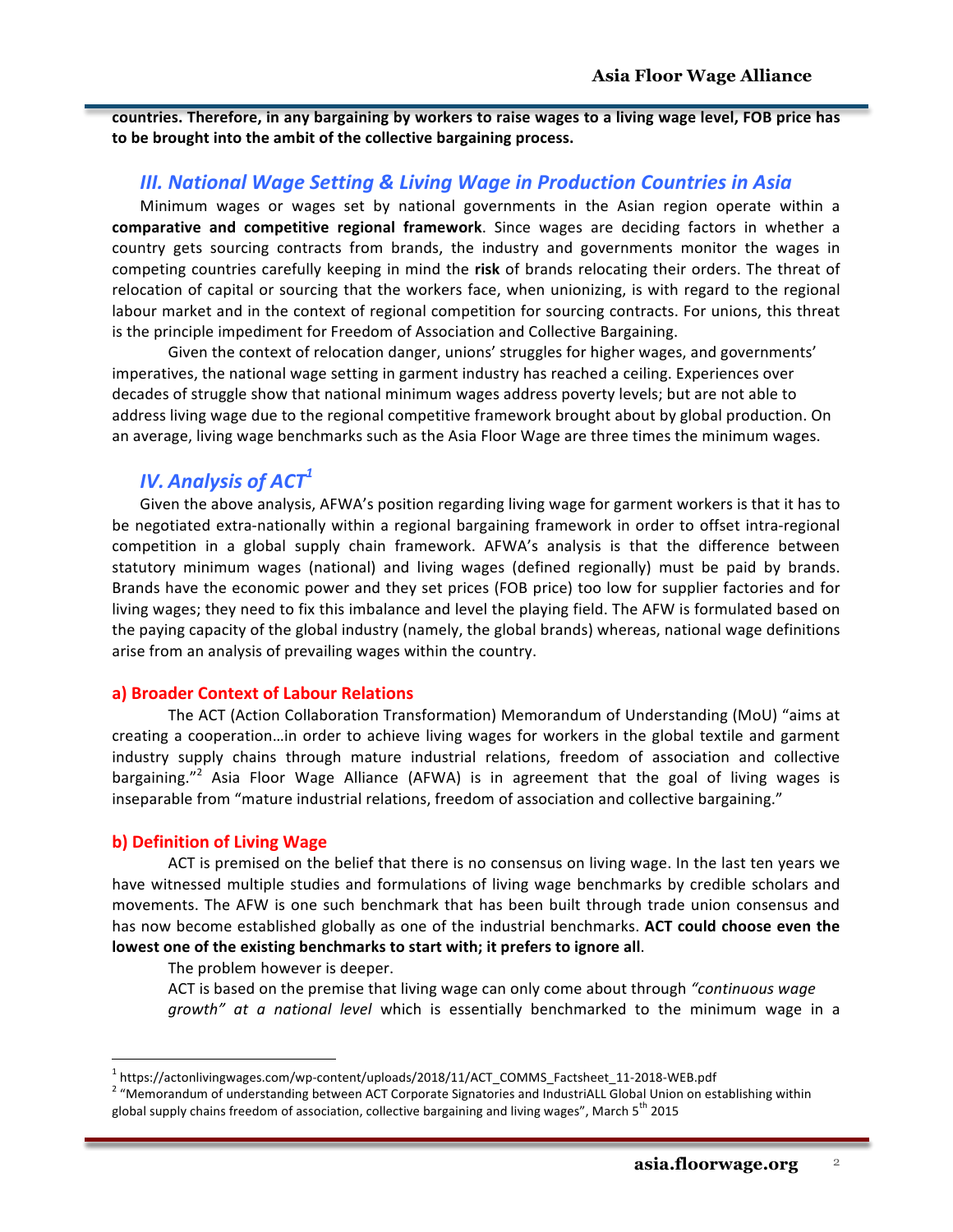country.<sup>3</sup> So this concept is no different from incremental minimum wage growth at national levels which we already know to be far removed from living wage realization. Minimum wage definitions in developing countries are **linked to poverty levels** unlike developed countries where minimum wages are linked to average national income or mean wage level. Therefore through national processes it is no longer possible to achieve significant **growth in minimum wages as a pathway to living wage**.

This is the reason why living wage today is about three times national minimum wage.

The MOU says that signatories "will make joint approaches to governments in support of higher minimum wage outcomes" which is fine in the context of a minimum wage struggle in a country where unions are trying to raise incrementally this wage. It does not solve the problem of living wage.

The MOU makes "higher minimum wage outcomes" contingent on "brand commitments to continued sourcing, taking into account the gap between the minimum wage and a living wage, cost of living increases, productivity and efficiency gains and the development of the skills of workers, carried out in cooperation with unions at workplace level." AFWA believes that such brand commitments should be extended to living wage and not just confined to "higher minimum wage outcomes". Moreover the MOU conflates "higher minimum wage outcomes" with "minimum wage" and "living wage" keeping all of them in a state of vagueness that does not bode well for implementation and creates more ambiguity and confusion between distinct concepts of minimum wage and living wage.

#### **c)** Mechanisms for Living Wage within Regional Competition

The MOU specifies "two sustainable mechanisms....to deliver freedom of association, collective bargaining and living wages to any scale, while setting a level playing field." One of this is "industrywide collective agreements." The AFWA, from its inception in 2006/7, has been promoting this strategy with the difference in our approach being the following: in our view the FOB price is set at a regional level and so collective agreements have to be both regional and industry-wide.

The MOU specifies the second sustainable mechanism for achieving living wages as "National minimum wage fixing enforcement mechanisms." However, within the framework of global supply chains, as long as sourcing countries are in a regional competition for brand contracts with low FOB price, no single country in will stick its neck out on a living wage figure. It is difficult to agree with the strategy of the MOU that remains within a singular national frame. In the last few years we have seen that minimum wage struggles have reached a limit in Indonesia and Cambodia which proves the argument AFWA has been making. In fact, there is a counter-offensive by the government to undermine to undermine the capacity of the union to negotiate making it more difficult to just confine bargaining with suppliers and government as the principle actors.

ACT brands state the "need to take wage out of competition".<sup>4</sup> However, they fail to address the most important factor in competition – the FOB price. Brands fix and negotiate the FOB price within a regional context (in this case, Asia); therefore, the field of competition is the region (Asia) and not a single country. The competition that supplier factories face in Asia is the regional competition for brands contracts at low FOB price. FOB price determines also the wage level of workers; so, unless FOB price is **part of the bargaining**, it is impossible to take "wage out of competition" as ACT brands claim to be doing.

In short, ACT does not address the most important factor that would help raise wages. AFWA through its insistence that FOB price needs to be brought into negotiation, directly addresses the most important competition factor.

 $3$  Presentation by ACT, Berlin, November 6, 2018

 $4$  Presentation by ACT, Berlin, November 6, 2018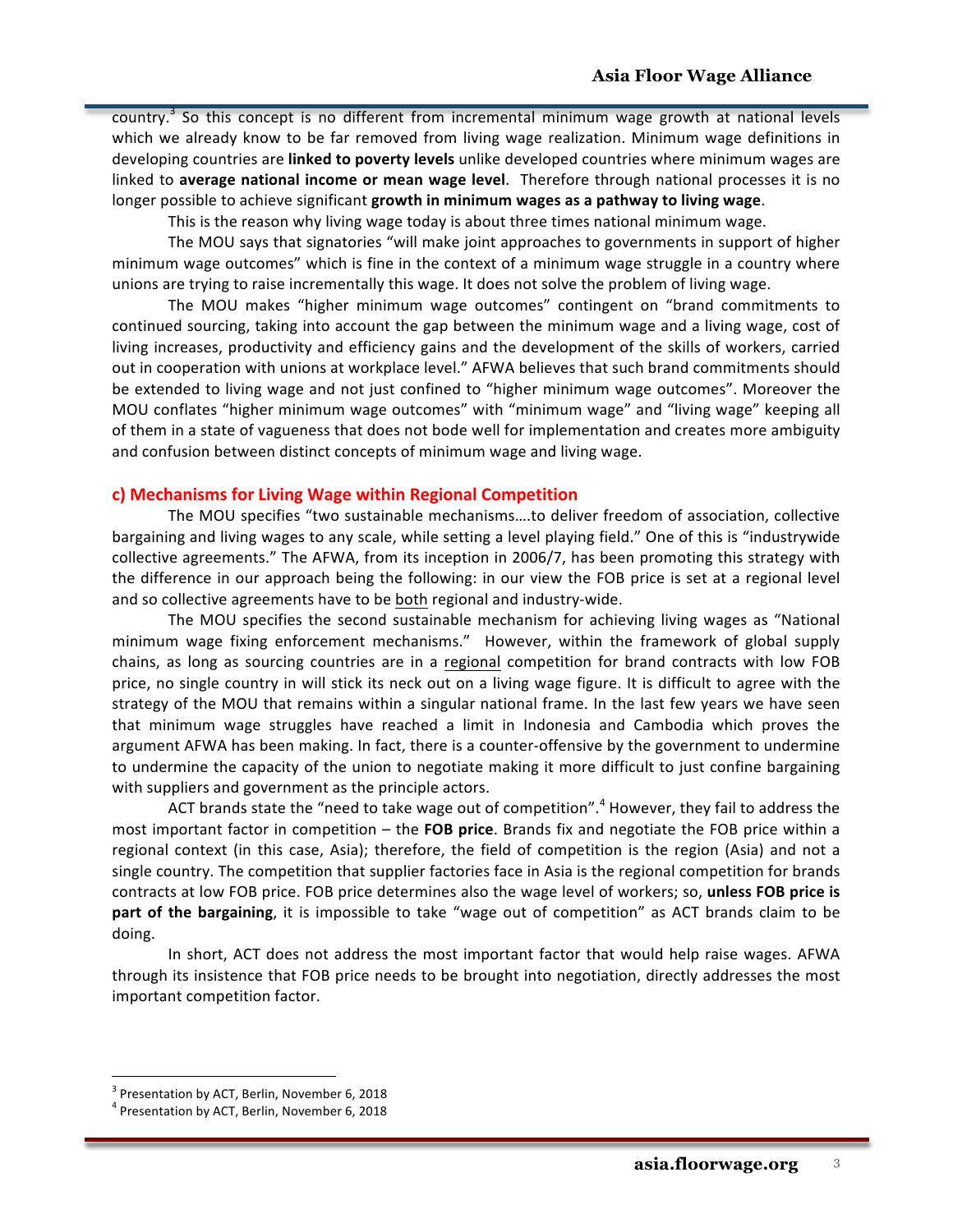#### **d) Role of Brands or Lead Firms**

AFWA argues that in the global garment industry, global buyers (or brands and retailers) purchasing practices cause wages to be adversely affected. So, brands should take responsibility for decent wages for workers in the industry.

Central to the demands of the AFW is, therefore, the need for a concerted effort by brands and retailers to address the issue of unfair pricing (the FOB or Freight-on-Board cost), as an important first step towards the implementation of a living wage in the garment industry. The proposed demand is living wage for Asian garment workers in conjunction with fair pricing that would make living wage possible.

ACT is based on the premise that negotiations for living wage need to take place nationally between suppliers, governments and unions resulting in a collective bargaining agreement: "Agreement on a living wage should be reached through collective bargaining between employers, workers and their representatives, preferably at national industry level." ACT promises that once the CBA is done, brands will lend their support by "linking" their purchasing practices to the needs of the CBA.<sup>5</sup> The MOU states "We will work together to develop contractual or other mechanisms through which brands can support that their suppliers implement the negotiated wage" -- here the role of the brands is limited by the word "support." The MOU says "Corporate signatories will ensure that their purchasing practices facilitate the payment of a living wage as defined in this document." However, given the extremely broad notion of "purchasing practices," and the unclear word "ensure", the roles and responsibilities of brands are vague. It essentially allows brands to **evade** the responsibility of contributing to living wage.

Based on decades of experience of garment workers and labour rights activists as well as industry's own experiences, it is well-known that national level negotiations on living wage would not go beyond a limited growth in minimum wage (if that at all) in the absence of brands and lead firms being part of the negotiation and bound to its outcome. Brands linking their purchasing practices after the negotiation would lead to continuing low wages (as brands are not at the table) and non-binding voluntary promises by brands (which history has shown as not effective).

The MOU states "We recognise that business security and commitment to production countries and suppliers are a key enabler for paying living wages in conjunction with all other pillars of our joint approach." If brands do recognize business security as a key enabler then they would need to commit to be part of the collective bargaining process from the beginning and not after.

AFWA proposes a joint bargaining process that includes and binds brands from the beginning. Once the binding agreement including brands is signed, a national process can be worked out for its implementation. A sequential process will not work as brands, the key enablers, would be absent and only join later in a voluntary capacity.

### *V. Labour Rights Organisations and Campaigns and Information sharing*

The MOU states that "we require solutions to achieve our goals and requirements, including all actors, not limited to ILO, governments, brands, unions, suppliers and their relevant constituencies. Against this background, we intend to develop our strategies and actions jointly in a sphere of innovation<sup>"</sup>. The signatories "recognise the need to catalyse global support for a fair and stable global industry."

However, the MOU is silent on the role of labour rights organisations, women's organisations, and workers' collectives that play a powerful role in fighting for the rights of garment workers who are primarily women. The garment industry has low union density and non-union organisations play a critical role in furthering garment workers' rights, using multiple and innovative strategies. The AFWA,

 $\overline{a}$ 

 $<sup>5</sup>$  Presentation by ACT, Berlin, November 6, 2018</sup>